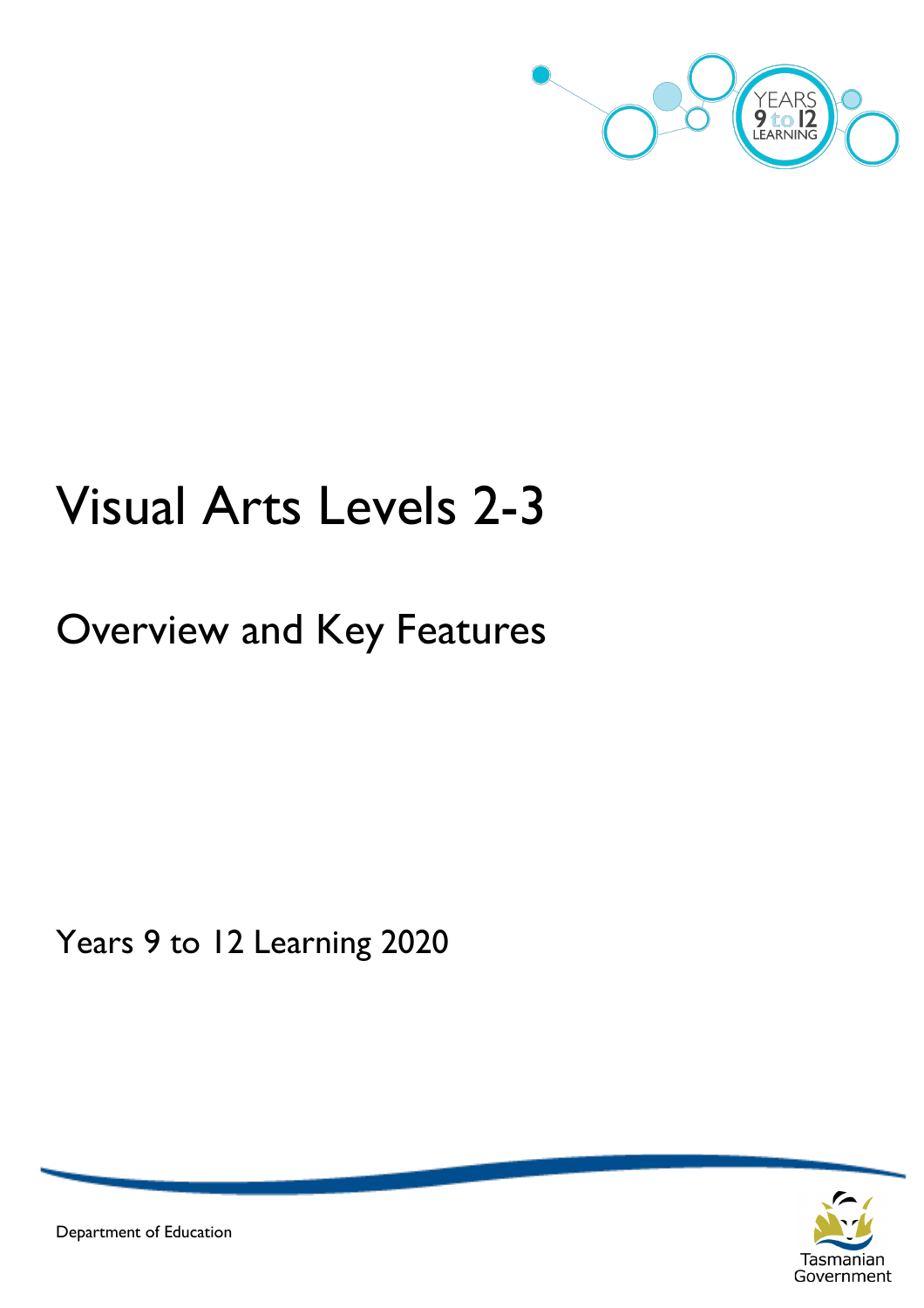

#### **The purpose of this paper**

The purpose of this paper is to provide information regarding the overview and key features of the proposed Visual Arts Level 2-3.

It is designed to enable all interested stakeholders to reflect and provide feedback on key features including learning outcomes, structure, sequencing and likely content. This feedback will be considered in writing the draft course.

#### Consultation

Throughout the course development process there will be four opportunities for formal stakeholder consultation:

- Course Scope
- Structural Overview and Key features (Nov/Dec 2020)
- Initial Draft Course (March 2021)
- Final Draft Course (June 2021)

This paper represents the second of four course consultation points for teachers to engage in the course development process for Visual Arts Level 2-3.

#### Course Rationale

Visual Arts Level 2 is designed to allow learners to experience art making, and encourage skill and technique development in traditional, modern and contemporary art forms. Visual Arts Level 2 offers study in either a specialised studio area or offers technical focus in three studio areas to build technical skills and opportunities for developmental and conceptual learning. The course aims to develop learners' aesthetic understanding and capacity to translate their visual thinking skills into the creation of a body of work.

Visual Arts Level 3 is designed to allow learners to develop art skills and techniques through the creation and refinement of their own art work and the critical analysis of the works of other artists. The course aims to broaden and deepen learners' understanding of artistic perception and the application of such understanding in their own and others art making. The students focus on specialised studio areas in order to build deep technical skills and artistic knowledge in order to have a pathway to tertiary studies in the visual arts. Visual Arts Level 3 is a formative developmental course culminating in an exhibition which models professional art practice.

Visual Arts 2-3 develops transferable workplace skills such as project and time management, cultural understanding and confidence and creativity.

#### Years 9 to 12 Curriculum Framework

[Years 9 to 12 Education Framework](https://publicdocumentcentre.education.tas.gov.au/library/Shared%20Documents/Years-9-to-12-Education-Framework.pdf) informs the design of Visual Arts 2-3 course and it fits within the Disciplinary-based study focus area of th[e Years 9 to12 Curriculum Framework.](https://publicdocumentcentre.education.tas.gov.au/library/Shared%20Documents/Education%209-12%20Frameworks%20A3%20WEB%20POSTER.pdf) 

#### Pathways in

Visual Arts Level 2-3 enables learning continuity from Australian Curriculum; The Arts Years 9-10 Band, or from Art Making Level 1.

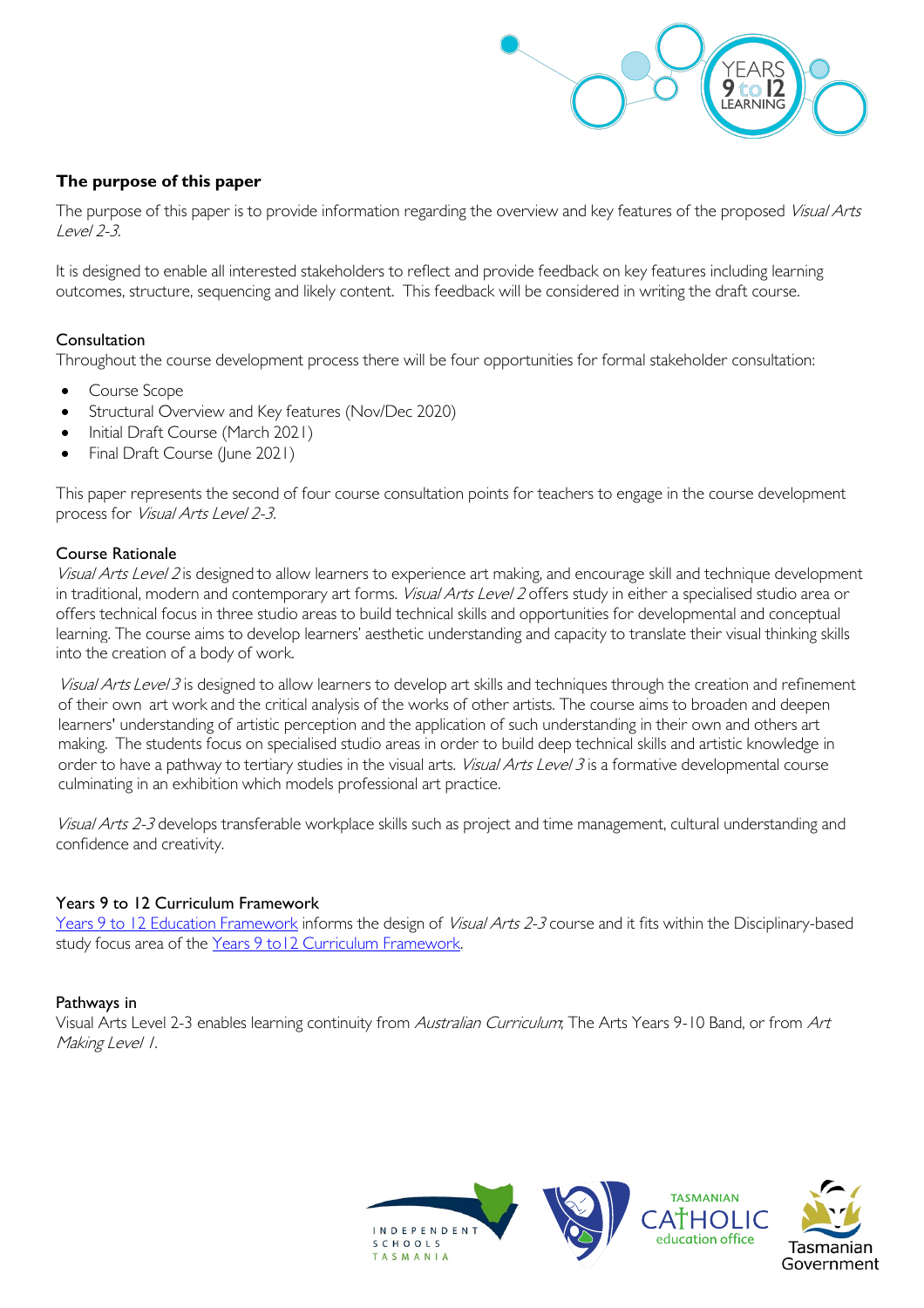

## Level 2

#### Learning Outcomes

On successful completion of this course learners will be able to:

- develop and refine personal artistic techniques
- apply elements and principles of design when solving problems
- communicate ideas, emotions and information
- make informed aesthetic judgements on traditional, modern and contemporary art forms and assess art ideas and information
- identify relationships of artistic principles through a range of artistic conventions
- respond reflectively to cultural influences and art works including those of Aboriginal and Torres Strait Islander artists
- apply time management, planning and negotiations skills to Visual Arts activities
- create a body of work

#### Course Structure



#### Modules Available

- Core 1: Artwork and Meaning
- Core 2: Approaches to art Making
- Core 3: Concepts, cohesion and consolidation

#### Course Delivery

The modules will be delivered sequentially.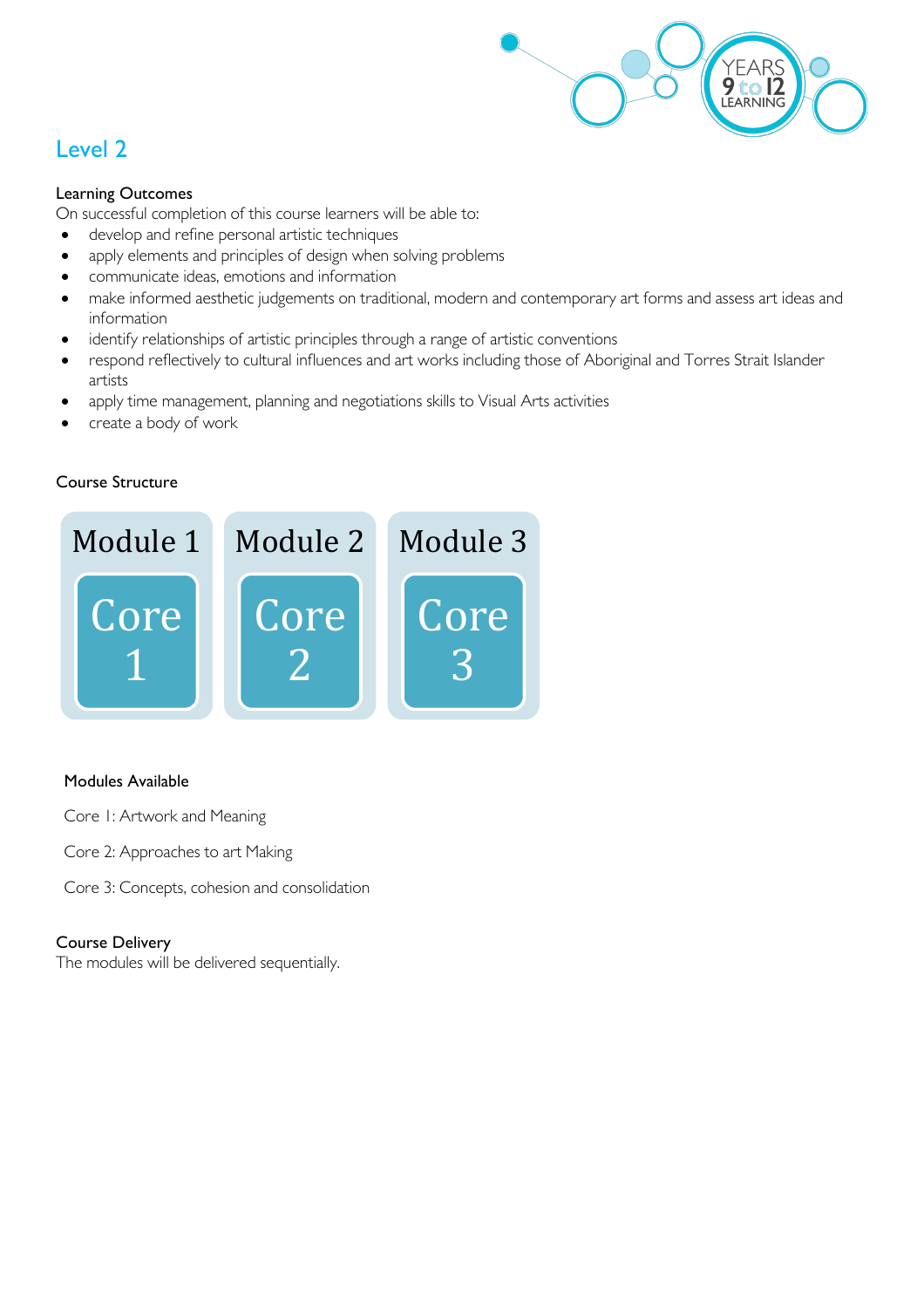

#### Module Content

| Module I                                                                                                                         | Module 2                                                                                                                      | Module 3                                                                                                            |  |  |
|----------------------------------------------------------------------------------------------------------------------------------|-------------------------------------------------------------------------------------------------------------------------------|---------------------------------------------------------------------------------------------------------------------|--|--|
| Artwork and Meaning                                                                                                              | Approaches to Art<br>Making                                                                                                   | Concepts, Cohesion and<br>Consolidation                                                                             |  |  |
| Depending on provider,<br>students can choose:<br>Ceramics<br>Digital media<br>Mixed media<br>$\bullet$<br>Painting<br>$\bullet$ | Depending on provider, Depending on provider,<br>students can choose:<br>Ceramics<br>Digital media<br>Mixed media<br>Painting | students can choose:<br>Ceramics<br>Digital media<br>$\bullet$<br>Mixed media<br>$\bullet$<br>Painting<br>$\bullet$ |  |  |
| Photography<br>Printmaking                                                                                                       | Photography<br>Printmaking                                                                                                    | Photography<br>Printmaking                                                                                          |  |  |

#### Module 1 - Artwork and Meaning

Key Knowledge:

- the principles of art and design
- factors that influence personal response to artworks
- qualities and characteristics of materials and art forms and how they may be used to present concepts and images
- -methods for experimenting and exploring materials
- presenting visual responses to personal interests and ideas.

Key Skills:

- acquire and use appropriate terminology to discuss artwork
- formulate and substantiate personal opinion
- use a range of styles and symbols to produce responses that realise personal interest
- investigate the practices of artists and apply these practices in their own work.

#### Module 2 - Approaches to art making

Key Knowledge:

- role and purpose of art in different times and places
- diverse and alternative approaches to making art
- qualities and characteristics of selected forms.

#### Key Skills:

- produce visual responses to cultural and contemporary ideas and issues through exploration and experimentation
- explore and document techniques and processes
- use appropriate terminology to discuss own artmaking and that of others
- develop skills in artistic practice using art processes.

#### Module 3 - Concepts, cohesion and consolidation

Key Knowledge:

- ways in which various artists have presented concepts or ideas
- methods and processes for completing, arranging, displaying and presenting artworks in specific forms
- how artists use cohesion or discord in artworks for a purpose.
- visual language used to communicate ideas or issues to an audience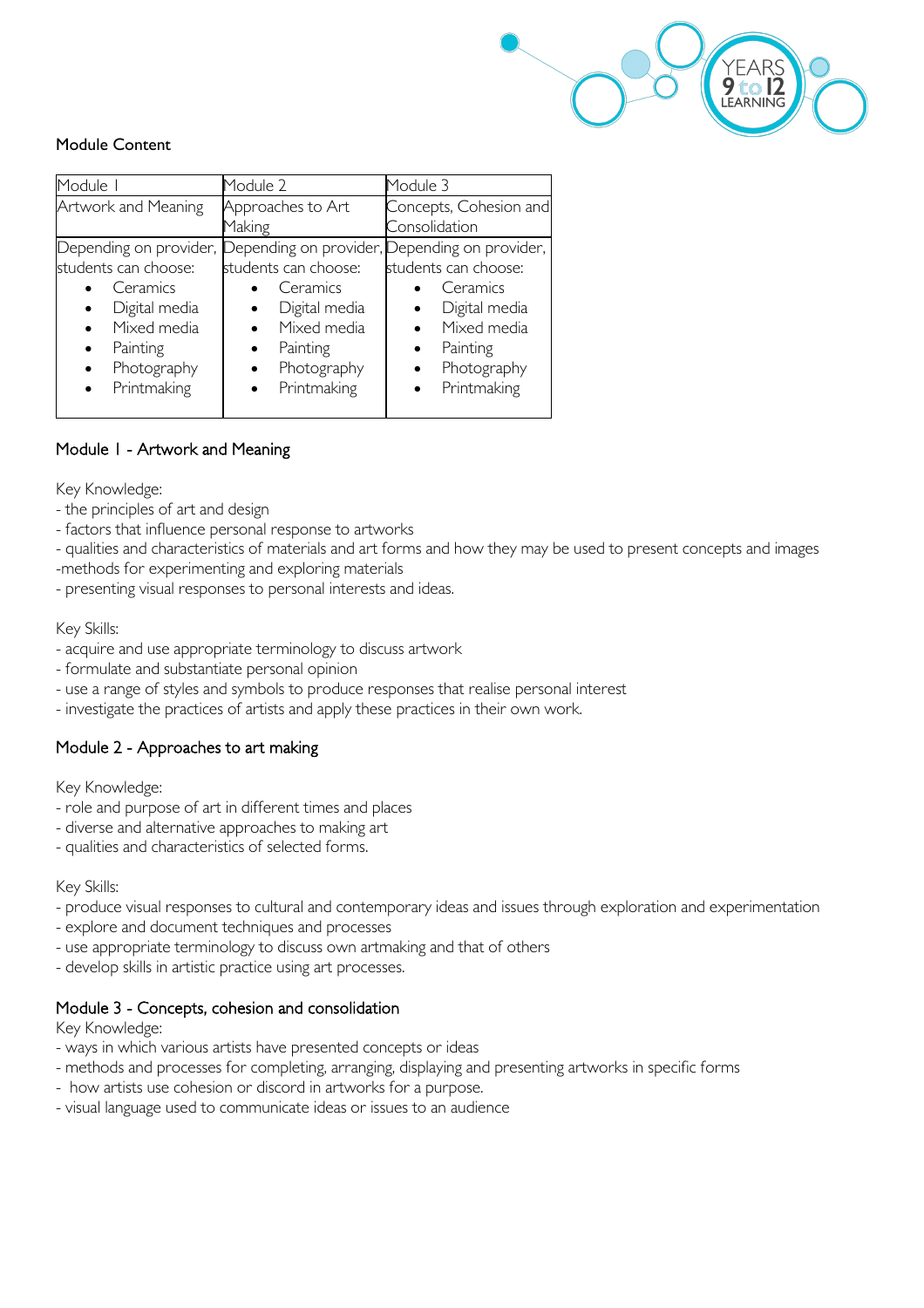

- appropriate terminology to discuss the characteristics and success or otherwise of own and others artworks
- requirements and processes for exhibiting artwork.

#### Key Skills:

- develop skills in displaying and presenting artwork
- use techniques and processes to display work for an audience
- recognise decisions made by others in the presentation of artwork
- produce works that demonstrate some cohesion/clarity of intent.
- completing finished products using specific processes and techniques relevant to own studio
- displaying and exhibiting artwork
- realisation of an idea or concept through artistic means.

### Level 3

#### Learning Outcomes

On successful completion of this course learners will be able to:

- select and use technologies and refine personal artistic techniques
- apply elements and principles of design when solving problems
- make informed aesthetic judgements
- communicate ideas, emotions and information
- identify relationships of artistic principles in the creation of real and pictorial space
- recognise and use a range of artistic conventions
- analyse and respond reflectively and creatively to cultural influences and art works
- communicate ideas, emotions and information
- analyse and evaluate art ideas and information
- apply time management, planning and negotiation skills to Visual Arts activities
- create and display a cohesive body of work from one artistic studio.

#### Course Structure

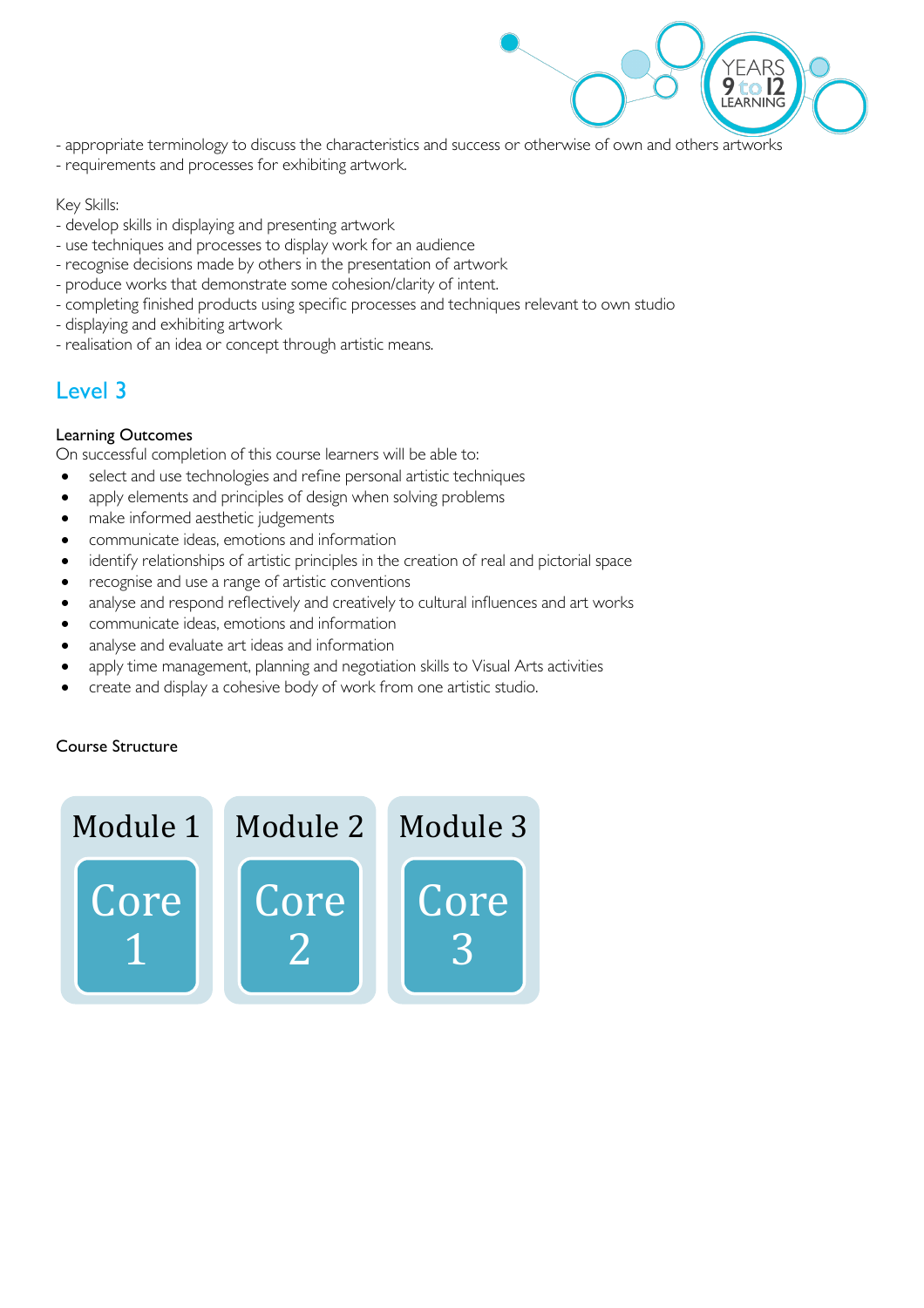

#### Modules Available

- Core 1: Visual thinking interpreting art
- Core 2: Investigating and Interpreting through Art Making
- Core 3: Art in Context and Resolution

#### Course Delivery

The modules will be delivered sequentially.

#### Module content

| Module I                                                                                                                                                                                                    | Module 2                                                           | Module 3           |
|-------------------------------------------------------------------------------------------------------------------------------------------------------------------------------------------------------------|--------------------------------------------------------------------|--------------------|
| Visual Thinking, Interpreting Art                                                                                                                                                                           | Investigating and<br>Interpreting through Resolution<br>Art Making | Art in Context and |
| Students choose specialised studio depending on provider, students can choose:<br>Ceramics<br>Digital media<br>$\bullet$<br>Mixed media<br>Painting<br>$\bullet$<br>Photography<br>$\bullet$<br>Printmaking |                                                                    |                    |

#### Module 1 – Visual Thinking – Interpreting Art

Key Knowledge:

- the principles and elements of design
- the use of materials, techniques and processes specific to studio areas
- ways in which artists work is influenced by socio/historical and cultural context
- how meaning is made and communicated in artwork.

#### Key Skills:

- -using vocabulary to describe and analyse own work and the work of others
- applying techniques, processes and technologies to own artmaking
- employing the principles and elements of design to communicate artistic intent.

#### Module 2 – Investigating and Interpreting through Art Making

Key Knowledge:

- influences and inspirations in own and others' artwork
- primary and secondary visual influences
- broad exposure to art making/makers.

Key Skills:

- processes for developing and refining artwork